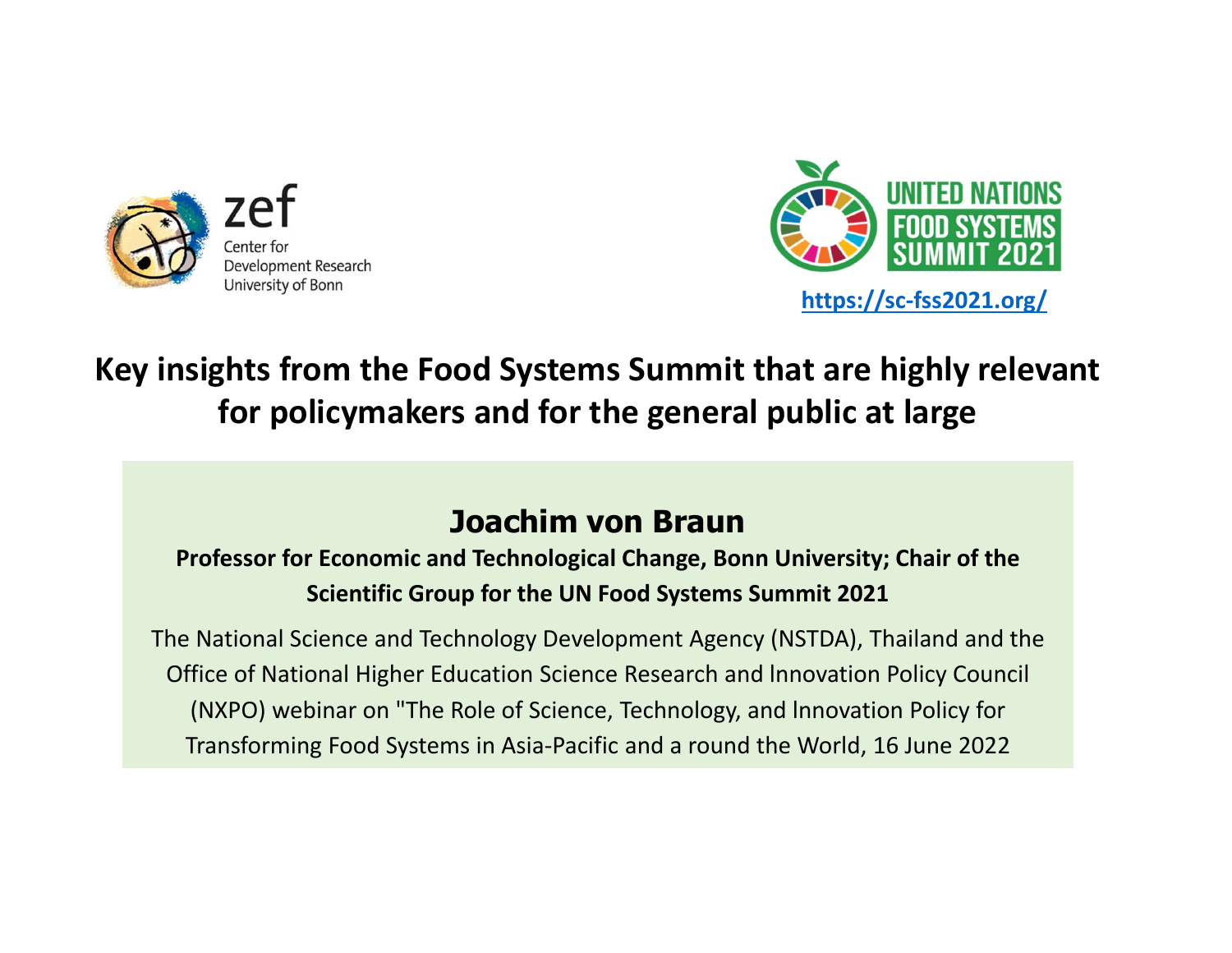#### **Overview**

- **1. The UN FSS advanced food systems thinking**
- 2. Main outcomes from science communities for UN FSS
- 3. Considering the food crisis and way forward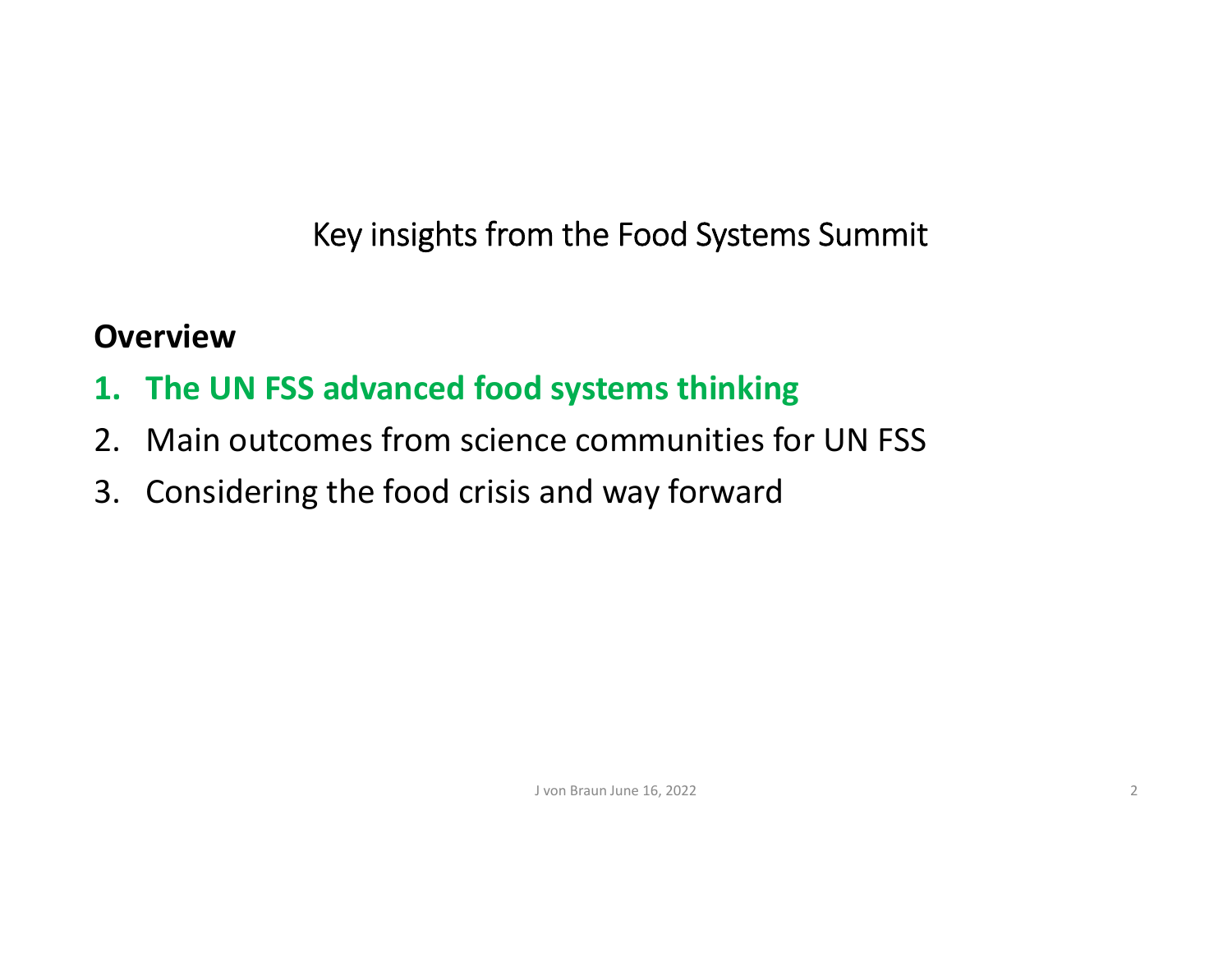The Food Systems Summit Made It Clear that Transformative Action in Food Systems is Fundamental to Achieving the SDGs…



*"Across the SDGs, the world has established clear and ambitious goals for food systems…; we need to move boldly – now – to implement the transformative actions needed to achieve the goals we have*." (Secretary-General's Chair Summary and Statement of Action on the UN Food Systems Summit)

… And Generated a Range of Deliverables that Serve As A Strong Basis for Follow‐up Action

| <b>SG's Chair's Summary</b><br>and<br><b>Statement of Action</b>                |  | 163 Member State<br>Statements (77 HoSG)<br>108 National Pathways<br>Submitted |                                                                         |  | 30 Multi-Stakeholder<br>Initiatives and<br><b>Coalitions of Action</b> |                                            |  | 231 Submissions to the<br><b>Commitment Registry</b><br>from the<br><b>Food Systems Landscape</b> |  |   |
|---------------------------------------------------------------------------------|--|--------------------------------------------------------------------------------|-------------------------------------------------------------------------|--|------------------------------------------------------------------------|--------------------------------------------|--|---------------------------------------------------------------------------------------------------|--|---|
| <b>FSS Compendium</b><br>capturing collective<br>learning through the<br>Summit |  |                                                                                | Scientific Group-<br><b>Science Reader</b><br>J von Braun June 16, 2022 |  |                                                                        | <b>Elevated Public</b><br><b>Discourse</b> |  |                                                                                                   |  | 3 |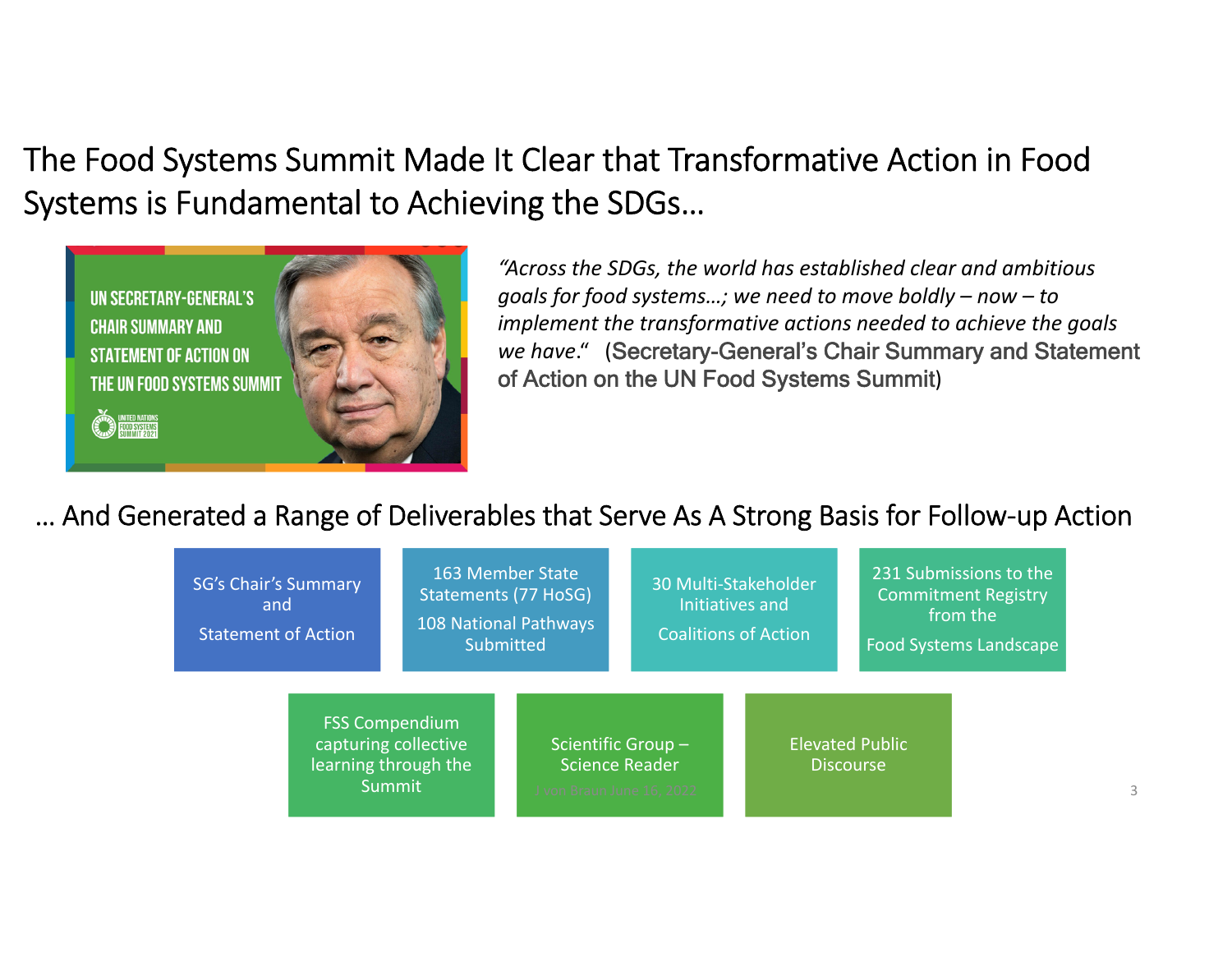### Systems Perspective now broadly accepted



Joachim von Braun, Kaosar Afsana, Louise Fresco, Mohamed Hassan and Maximo Torero (2021) Food system concepts and definitions for science and political action. Nature Food. Sept 2021. https://rdcu.be/cxPxJ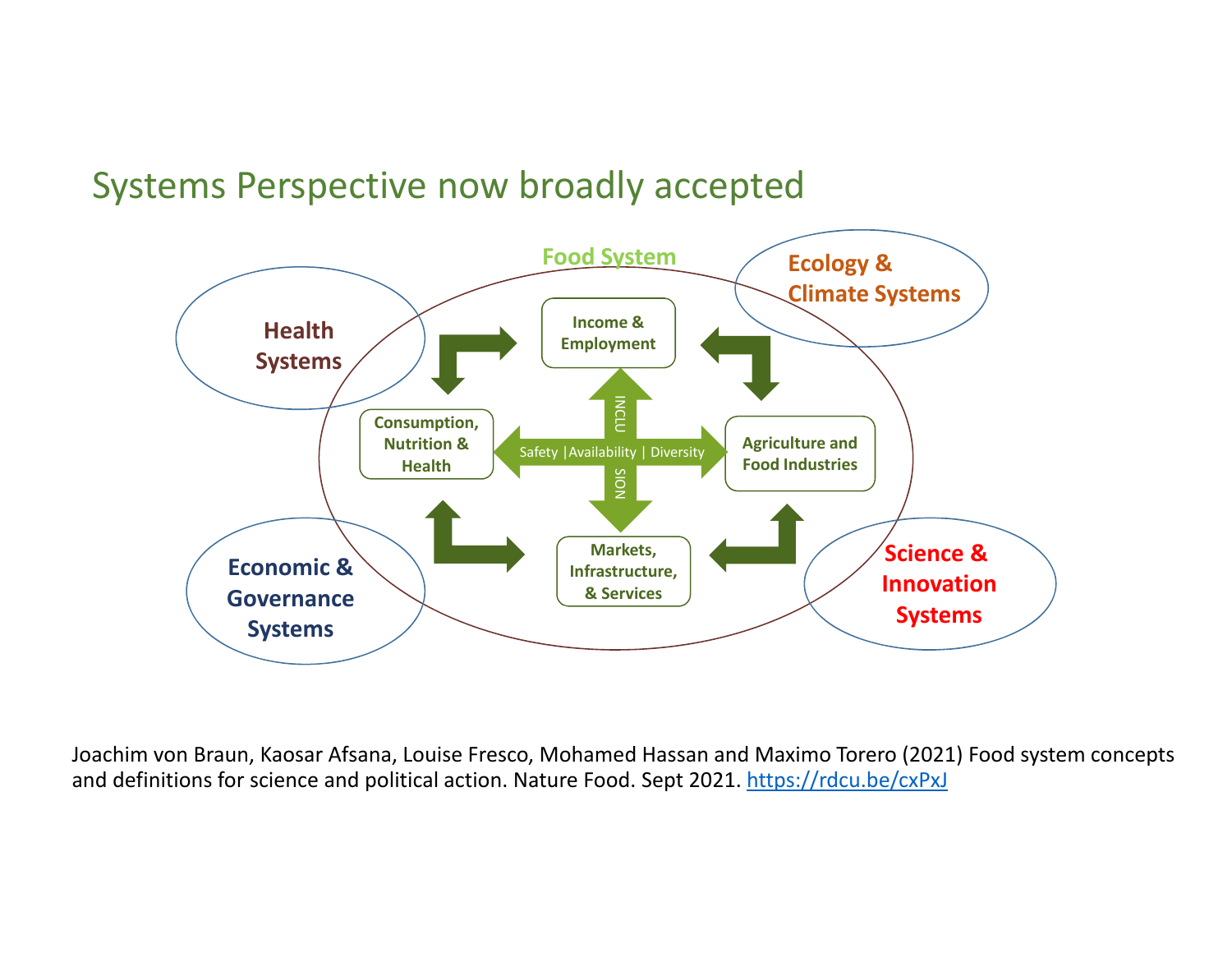## Five Action Areas in SG's Statement of Action at UNFSS

Action must be driven at country‐level by governments in their local contexts.

Five action areas to help inform the transitions needed to realize the vision of the 2030 Agenda have emerged from the Summit process. These include:

(1) Nourish All People;

(2) Boost Nature‐based Solutions;

(3) Advance Equitable Livelihoods, Decent Work and Empowered Communities;

(4) Build Resilience to Vulnerabilities, Shocks and Stresses; and

(5) Accelerating the Means of Implementation.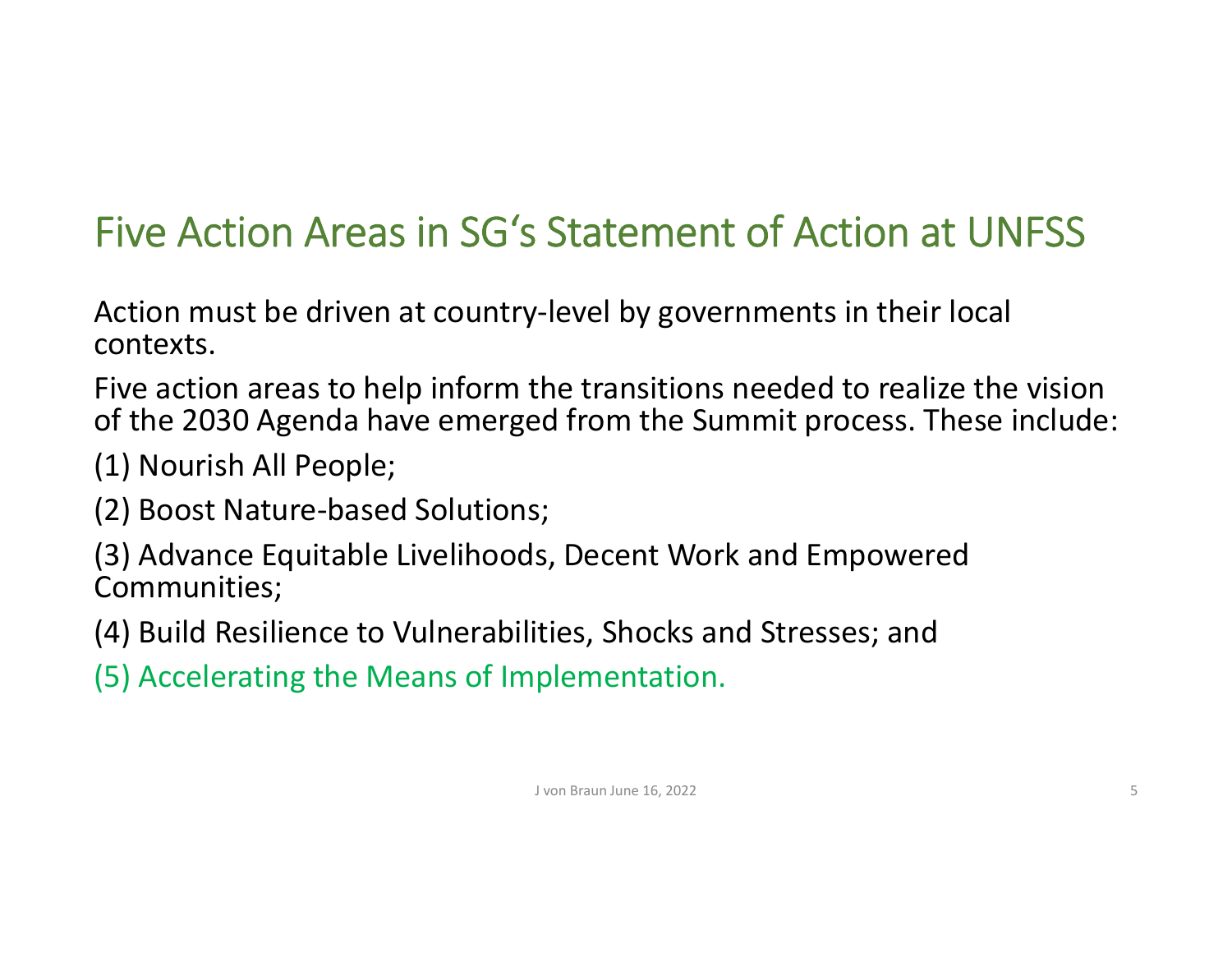#### **Overview**

- 1. The UN FSS advanced food systems thinking
- **2. Main outcomes from science communities for UN FSS**
- 3. Considering the food crisis and way forward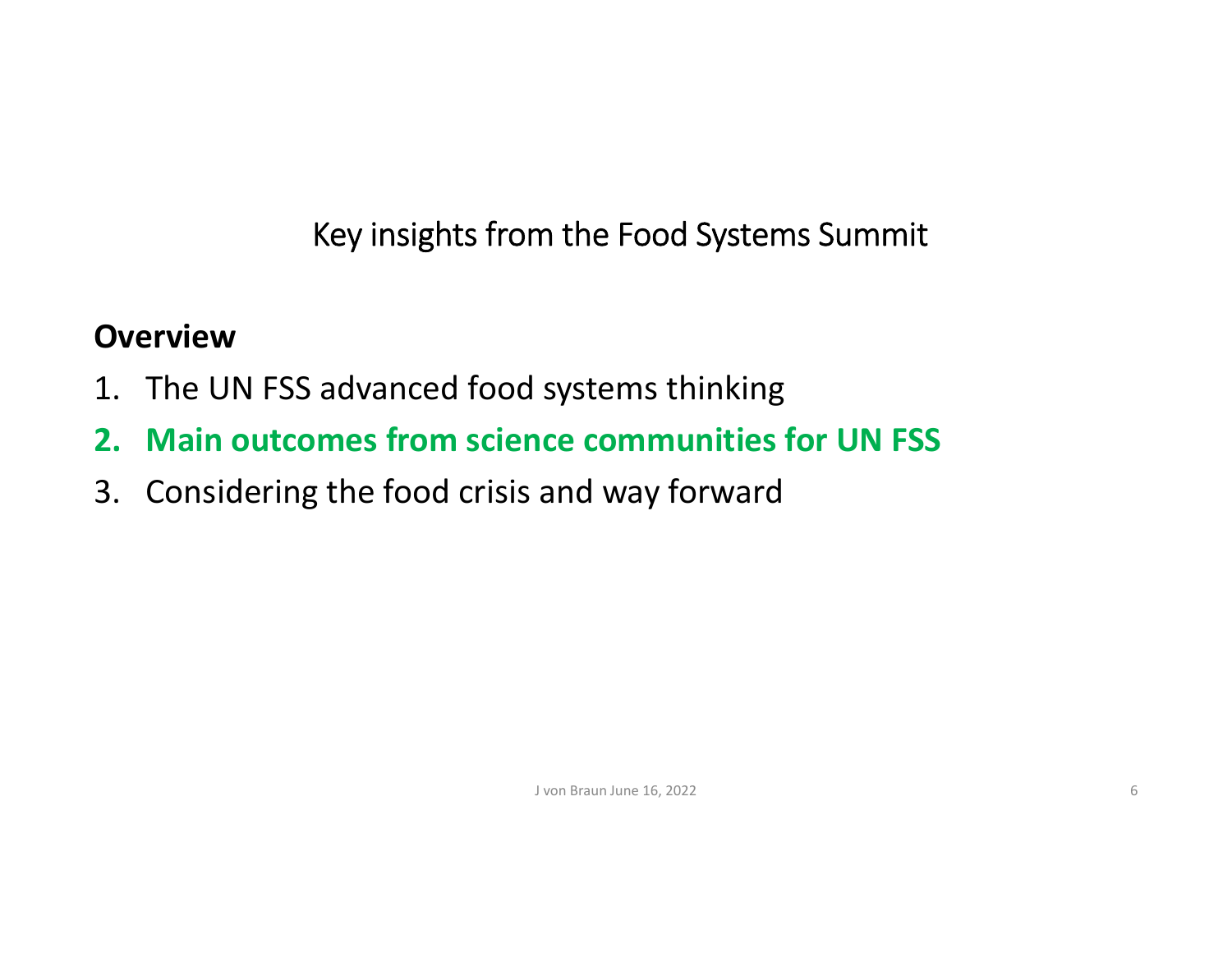## The 7 Science and Innovation Proposals by Sc. Group for UNFSS

- 1. A bundle of context specific policy and institutional **innovations to end hunger and increase availability and affordability of healthy diets** and nutritious foods
- 2. D**e‐risk food systems** and strengthen resilience, in particular for climate‐neutral, climate‐positive, and climate‐resilient food systems
- 3. Innovations for efficient and fair **land, credit, and labor arrangements**
- **4. Bioscience innovations** for peoples' health, systems' productivity, and ecological wellbeing
- 5. Technology‐based and policy innovations for productive **soils, land and water, and to protect the agricultural genetic base and biodiversity**
- 6. Innovations for sustainable **fisheries, aquaculture**, and protection of coastal areas and oceans
- **7. Digital innovations** for efficiency and inclusiveness of food systems and rural communities

J von Braun, K Afsana, L Fresco and M Hassan. 2021. Food systems: seven priorities to end hunger and protect the planet. *Nature* **597**, 28‐30 (2021) *https://doi.org/10.1038/d41586‐021‐02331‐x*

J von Braun June 16, 2022 7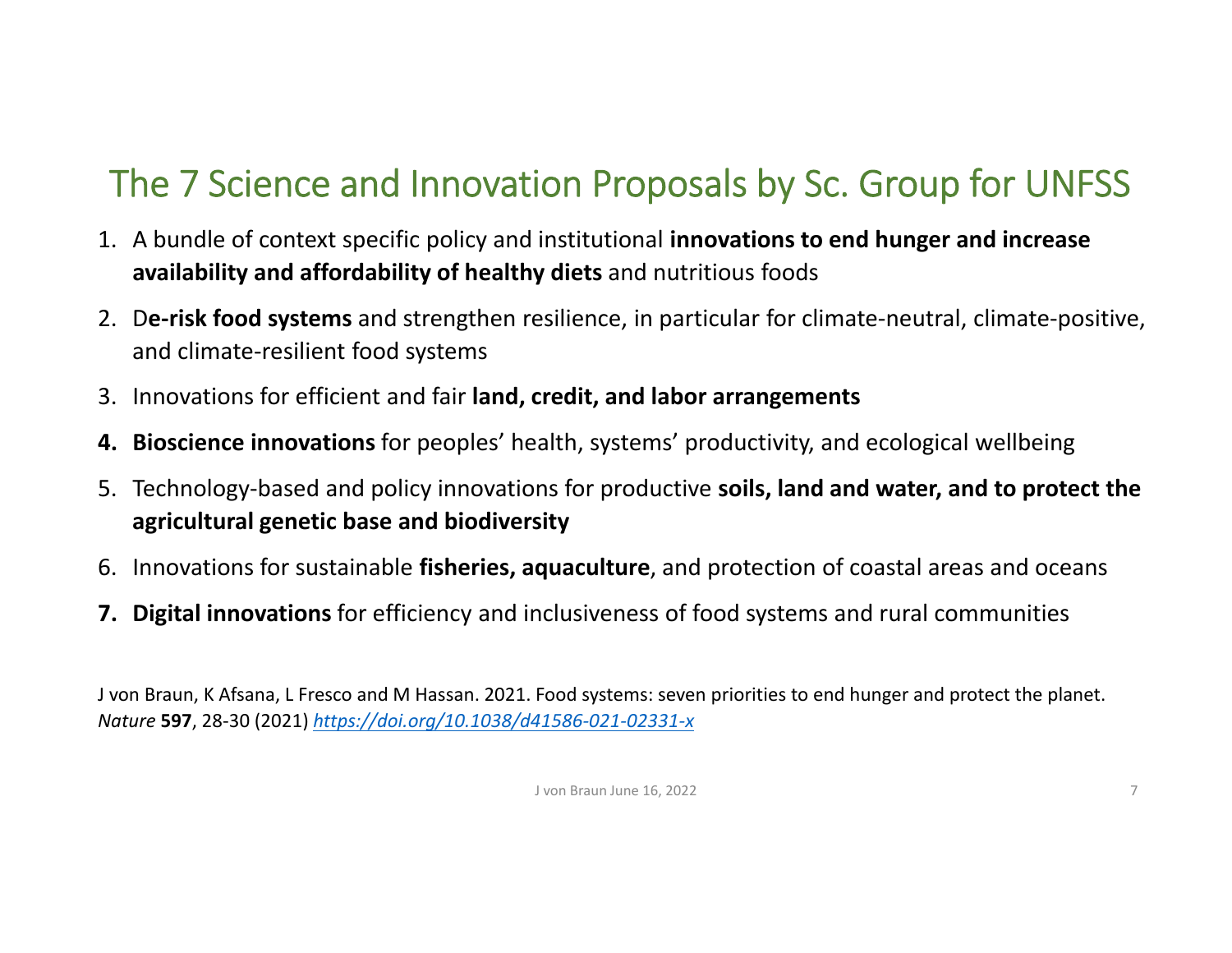#### **Understanding TRUE COSTs OF FOOD**

**Market** prices do not take into account…

- ‐ benefits of affordable or healthy food
- ‐ costs of unhealthy or unsustainable food

**Business' profits** not reflect value created/reduced for society

**GDP** of food system does not reflect contribution to welfare

- **> Sustainable & healthy food is too expensive**
- **> Unsustainable& unhealthy food is too cheap**



#### **US\$ 9 trillion in market 28 trillion True Costs per annum**

**S. Hendriks et.al. 2021. The True Cost and True Price of Food.**  A Brief for the Scientific Group UN FSS

J von Braun June 16, 2022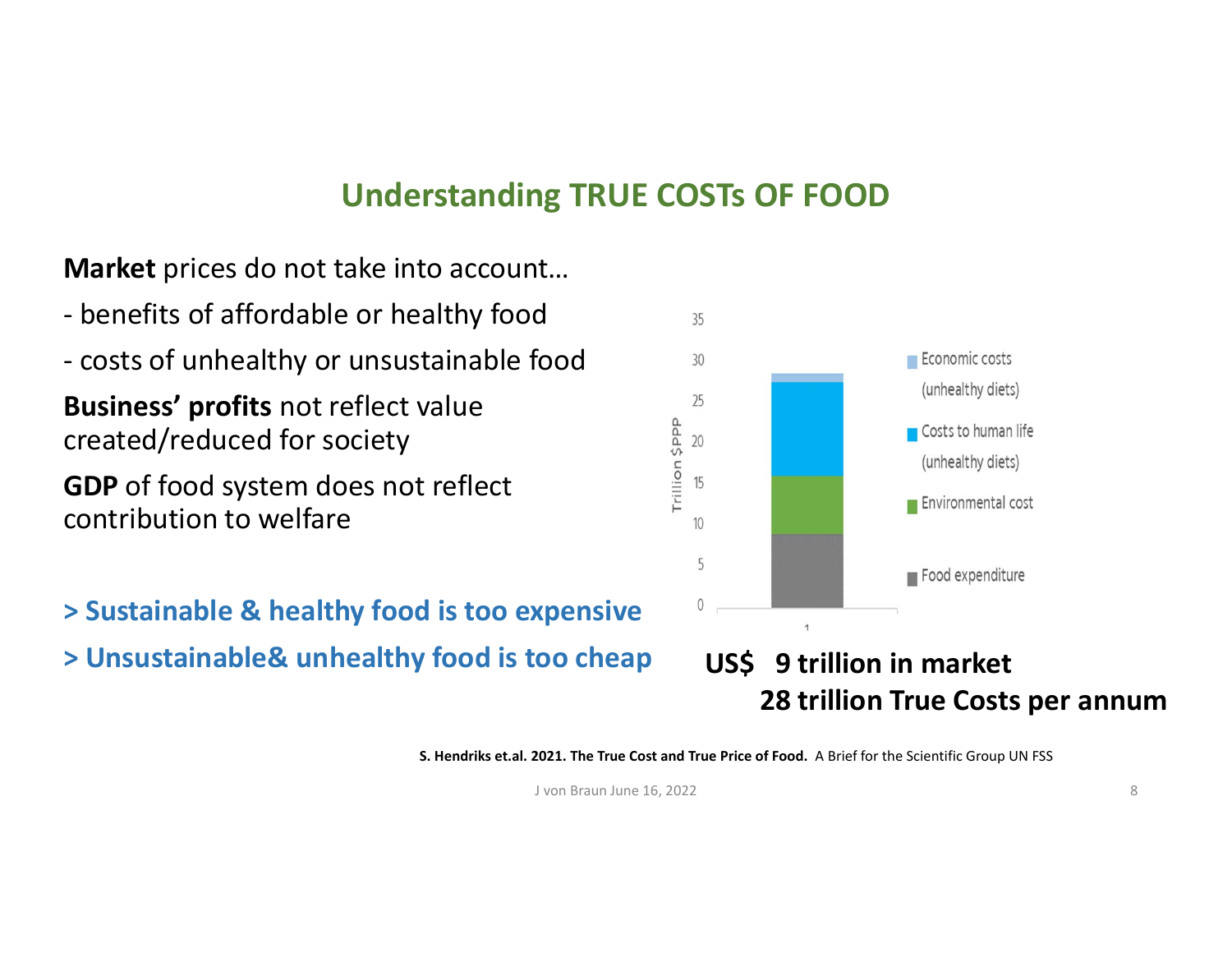#### **Estimation of the Incremental Costs of Hunger Reduction**



Source: B. Chichaibelu, M. Bekchanov, J. von Braun, M. Torero. In Food Policy (Oct, 2021). https://www.sciencedirect.com/science/article/pii/S03069192210012999?via%3Dihub, 2022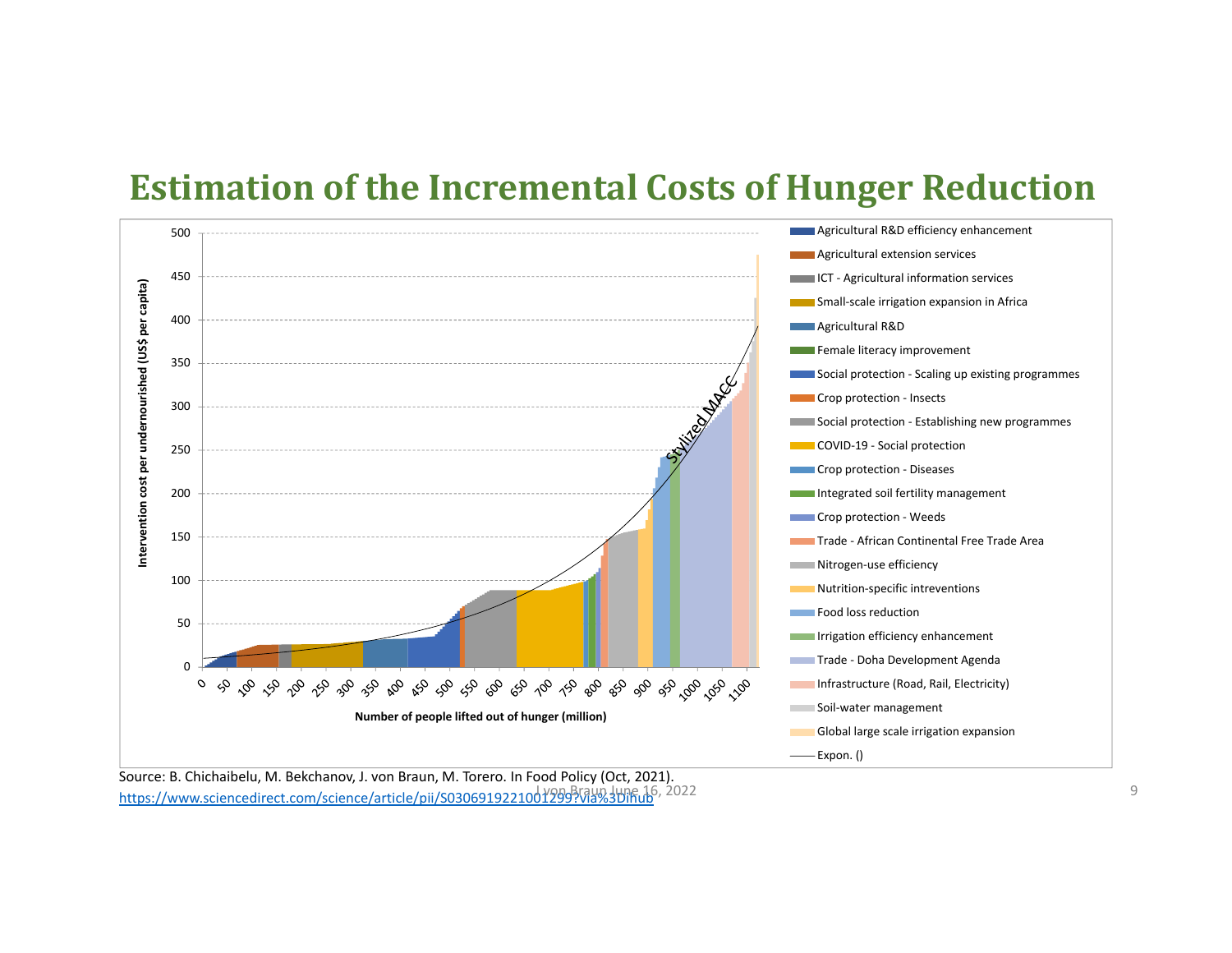#### **Science and innovation prominently in UN Secretary General's Statement of Action at UNFSS 2021**

- "There is a recognition that we must build on good practices such as Indigenous food systems — invest in science and innovation, and engage all people — particularly women and youth, Indigenous Peoples, businesses and producers — in achieving the SDGs.
- There is also a need to shift and scale public and private financing for food, including for science and research. This innovation and change in financing approaches must avoid excessive hidden costs and support healthier, more inclusive, and more sustainable outcomes.
- Progress will require local and global communities of practice and stakeholders coming together with national governments under the umbrella of these action areas. In particular, support to enhance implementation through financing, data, science and innovation, governance and trade.
- Global initiatives to reinforce the ambition of science-based solutions will be key to deliver on the 2030 Agenda.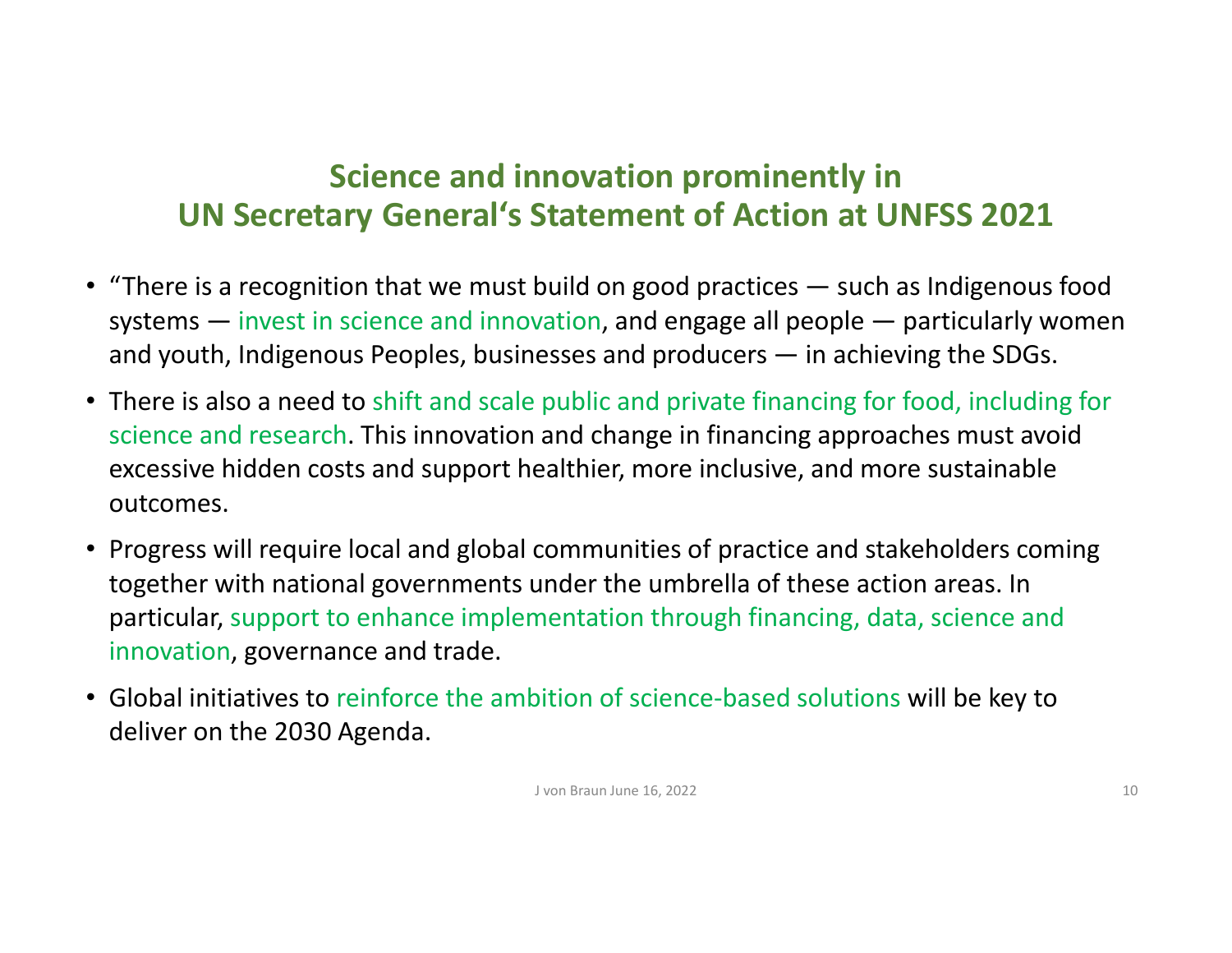#### **Overview**

- 1. The UN FSS advanced food systems thinking
- 2. Main outcomes from science communities for UN FSS
- **3. Considering the food crisis and way forward**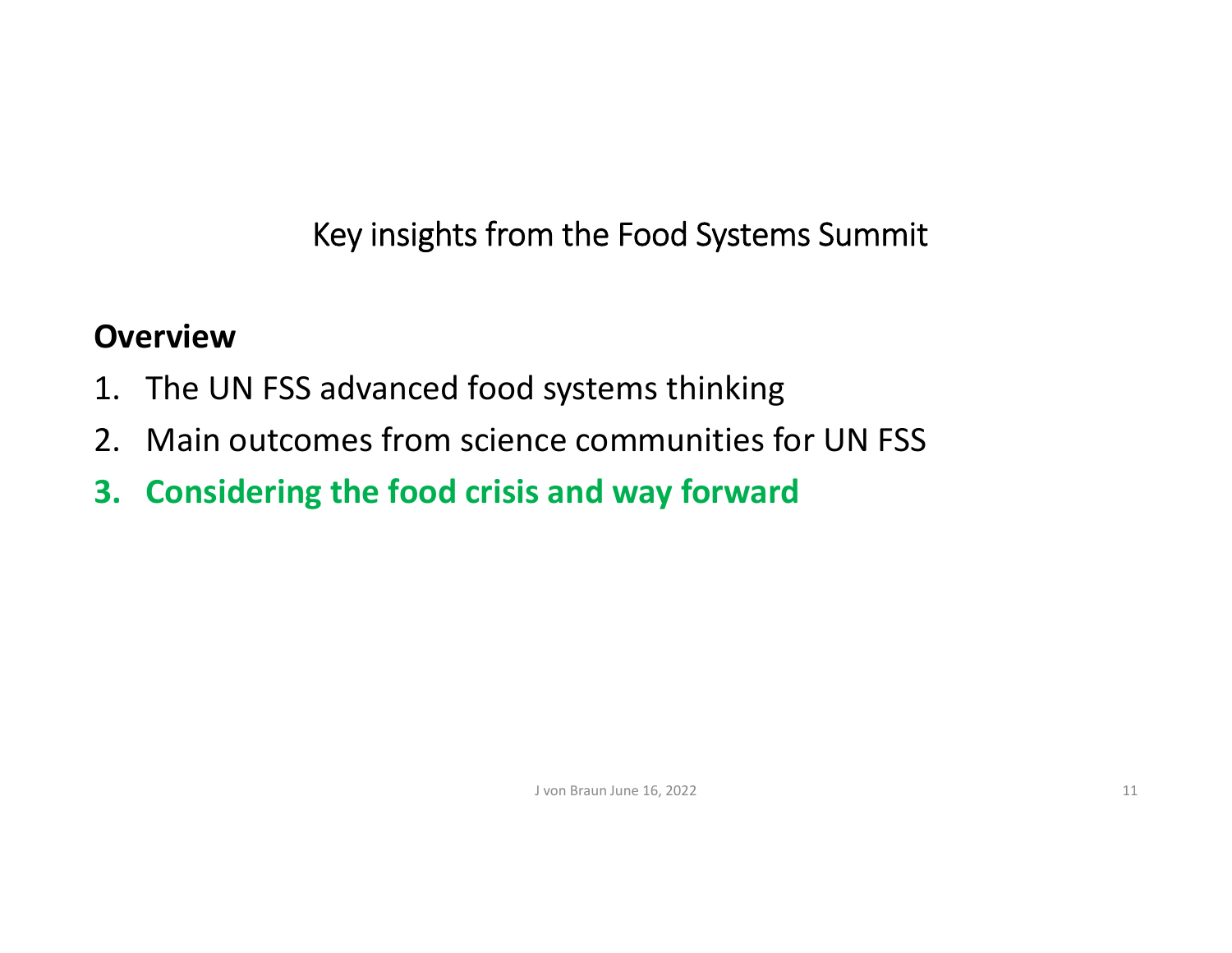### **Assessing UNFSS 2021: Positive Outcomes**

- **1. Political and societal Engagement at scale**
- **2. Food system focus**
- **3. Science Engagement**
- **4. Action agenda**
- **5. National level implementation**.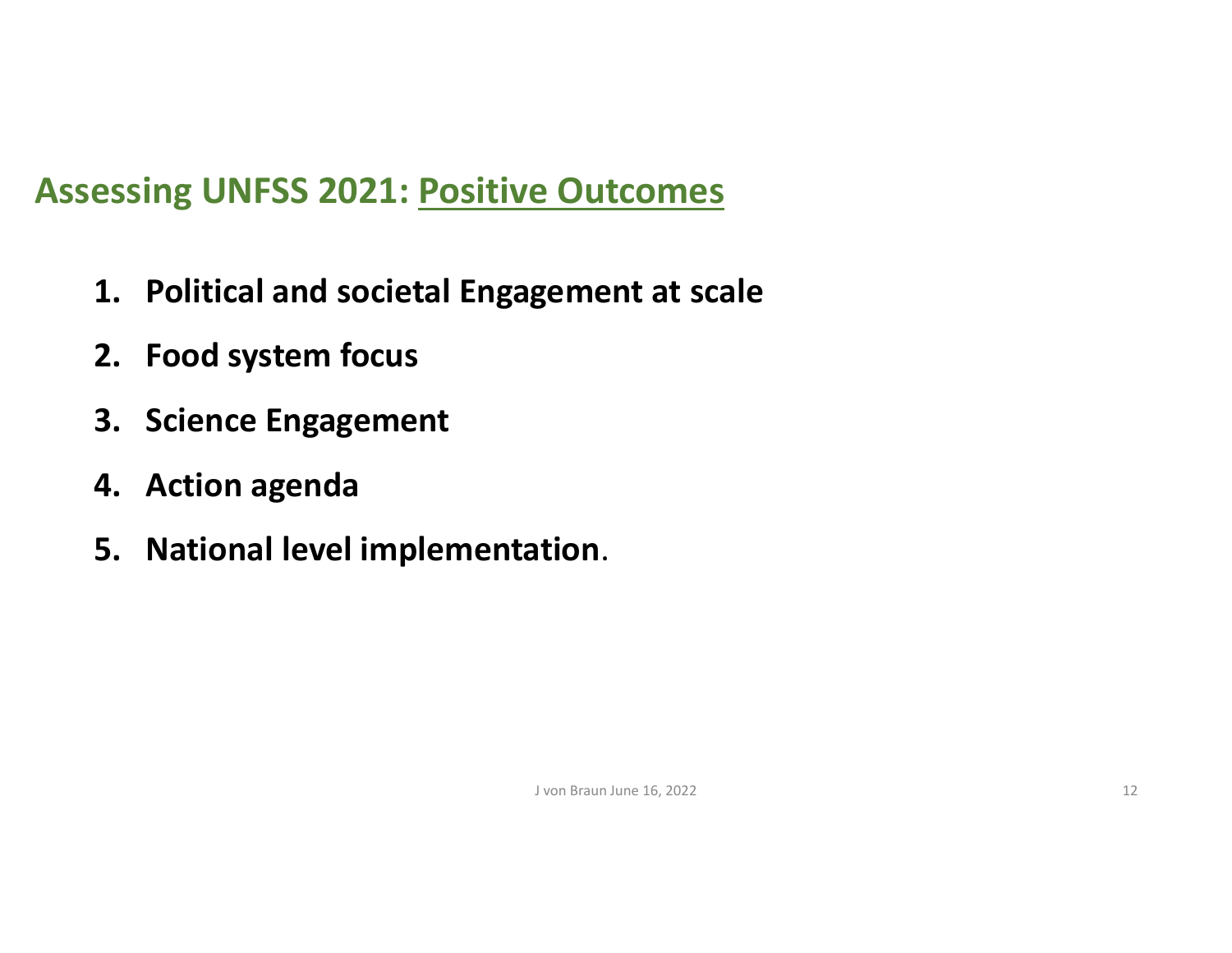### **Assessing UNFSS: Unfinished business**

- 1.Strengthening **capacities** for national level implementation of actions in emerging economies.
- 2.Developing a strong **finance** agenda for needed investments.
- 3.Establishing improved **science ‐ policy interfaces**.
- 4.Facilitating **synergies with other key areas** (climate policy, Covid‐19‐, trade policy; peace and security; food crises)

UN DSG (Dec 29, 2021) https://sc‐fss2021.org/wp‐content/uploads/2022/01/2021‐12‐29\_DSG\_to\_Joachim‐von‐Braun.pdf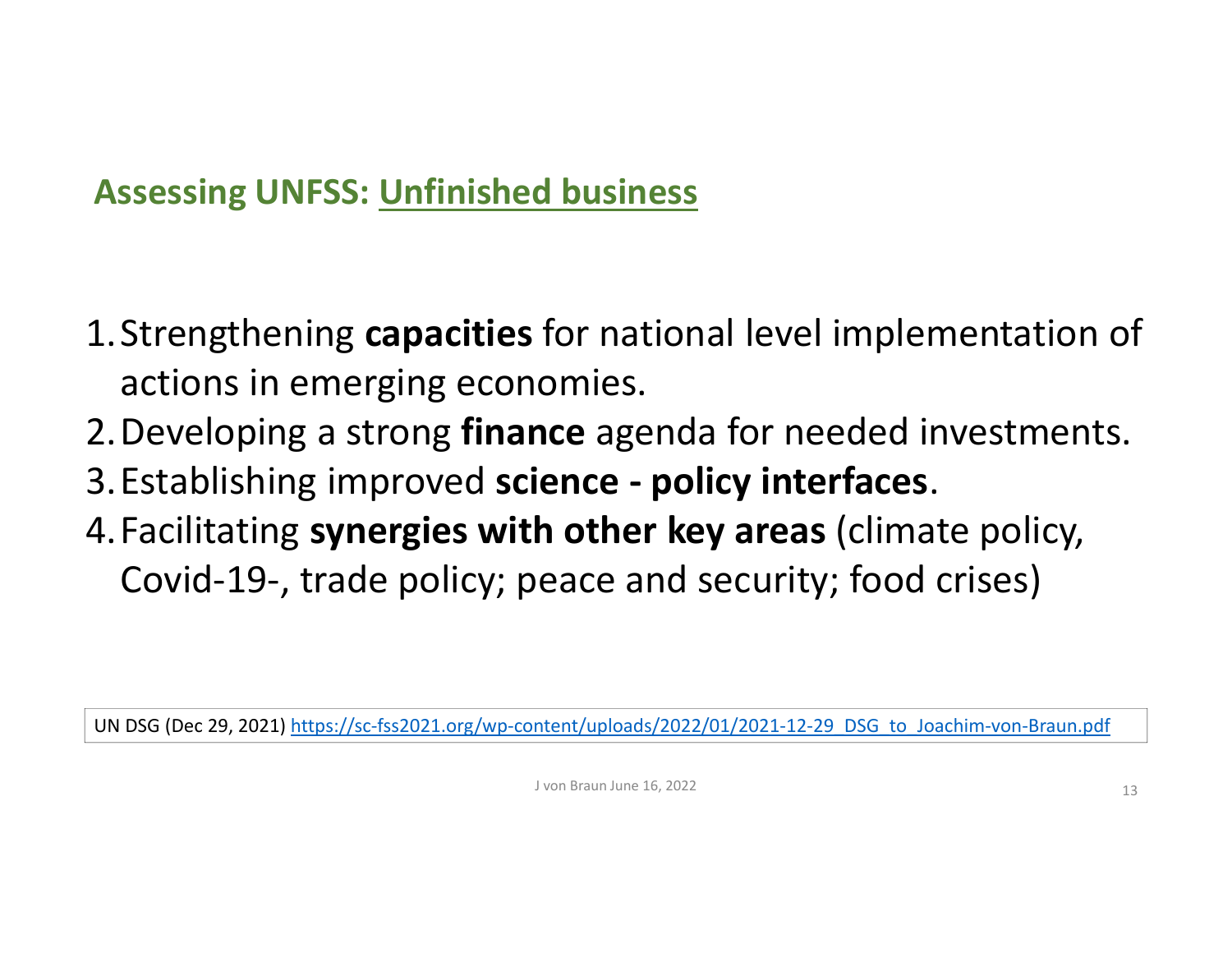# A complex food crisis in 2022 and beyond



Fig.: Global maize and wheat trade - 2021/2022 forecast

Source: AMIS (2022).

- **1. Covid19**
- **2. Russia's war in Ukraine**
- **3. Climate disruptions / Droughts**



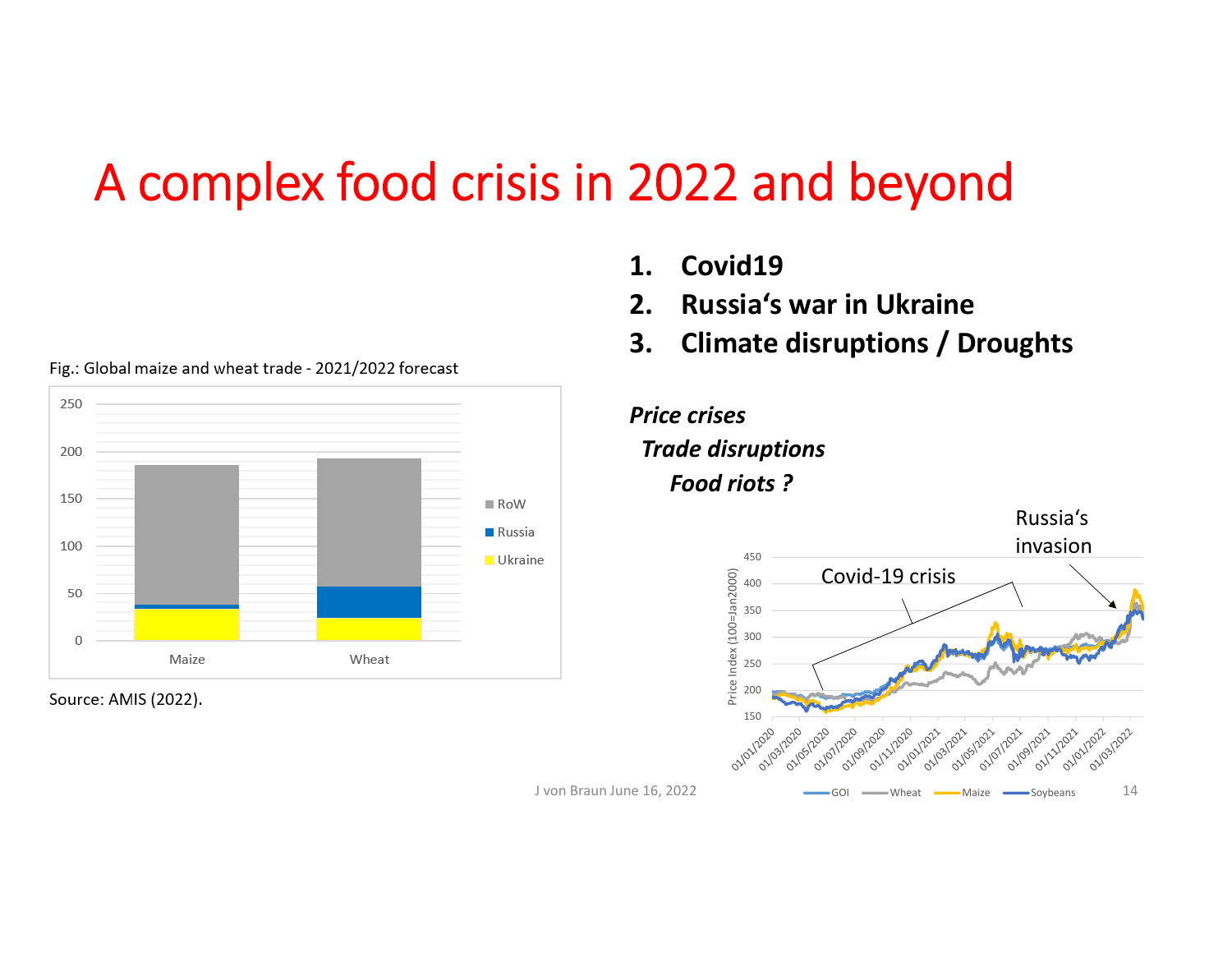# Political Responses to complex food crises

- UN: Committees and Task Forces
- G7 & G20: Alliance for Food Security (with UN)
- Superpower food dissonances
- Gov.s: social protection; increased debts
- Civil society and NGOs: initiatives
- Private sector: engagement
- Consumers: inflation concerns
- Science policy interface needs innovation





AP file photo Times of India

Kornher, Baumüller, von Braun. G7 Development Assistance for Food Systems to Lift 500 Million People out of Hunger by 2030 Policy Brief, March 2022.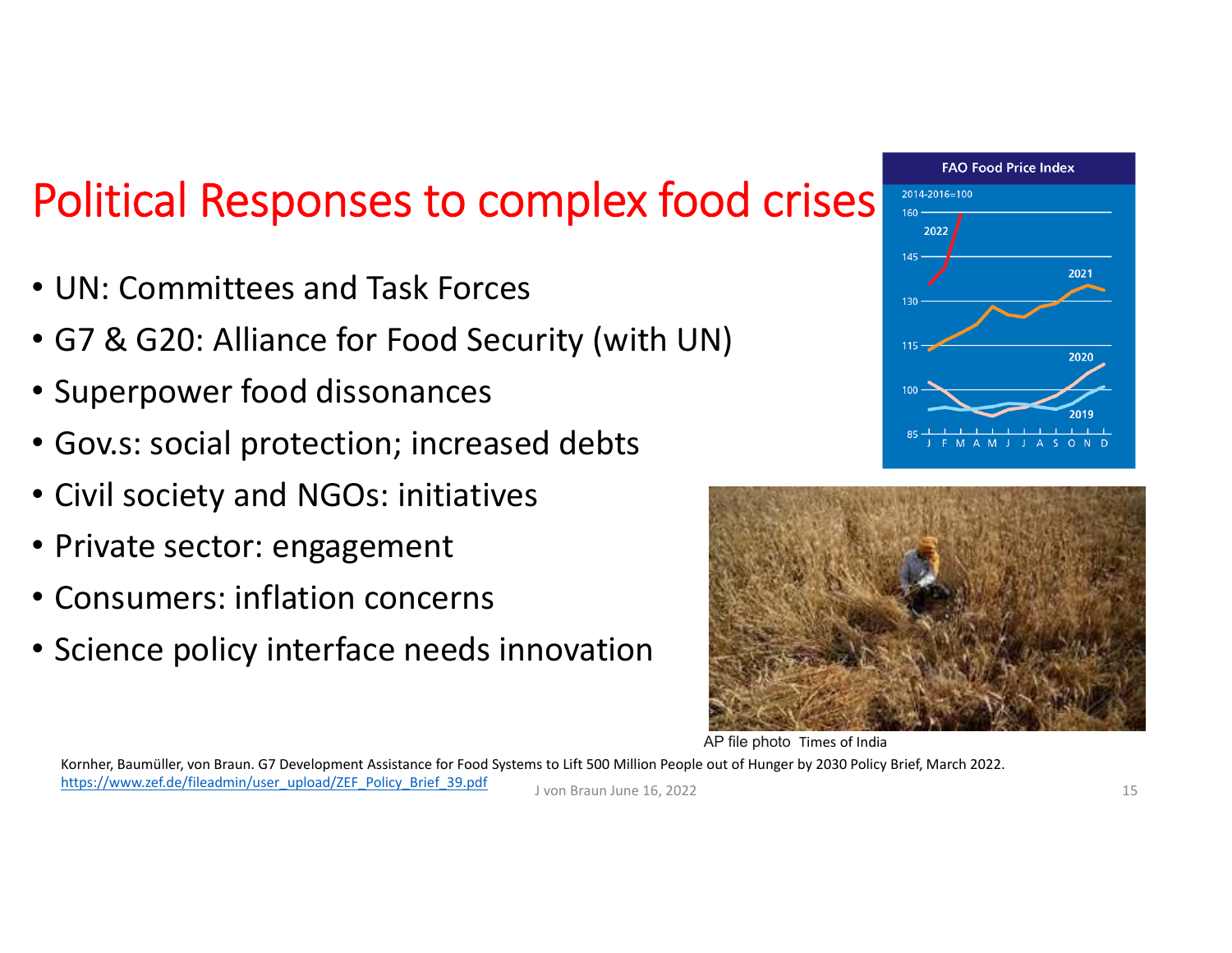## Actions required in response to the global food crisis 2022

#### Short term:

- 1. Global cooperation to keep food and fertilizer markets open
- 2. Grain stock releases by EU, USA, India, China…
- 3. Controll excessive speculation in food commodity markets
- 4. Short-term shift in <u>usage</u> of production reduce bioenergy and feed
- 5. Social protection and nutrition actions

Long-term:

- 1. Further investment in food systems infrastructures for resilience
- 2. Massive increase in R&D for sustainable agriculture and productivity

Kornher and von Braun. HIGHER AND MORE VOLATILE FOOD PRICES – COMPLEX IMPLICATIONS OF THE UKRAINE WAR AND THE COVID‐19‐PANDEMIC. ZEF POLICY BRIEF NO 38 March 2022. https://www.zef.de/fileadmin/webfiles/downloads/zef\_policybrief/ZEF\_Policy\_Brief\_38\_eng.pdf